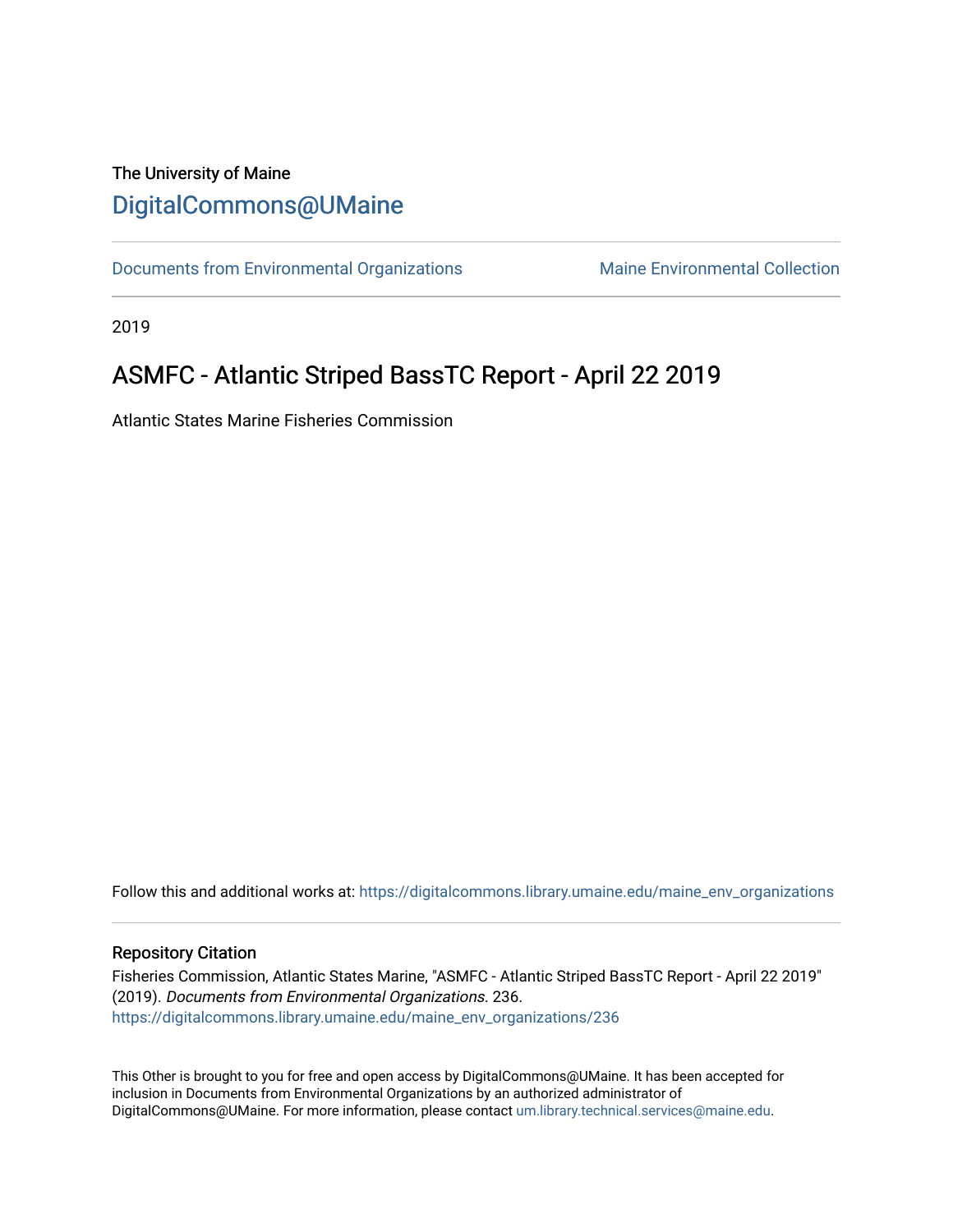

# **Atlantic States Marine Fisheries Commission**

1050 N. Highland Street • Suite 200A-N • Arlington, VA 22201 703.842.0740 • 703.842.0741 (fax) • [www.asmfc.org](http://www.asmfc.org/)

## **MEMORANDUM**

April 22, 2019

- **To: Atlantic Striped Bass Management Board**
- **From: Atlantic Striped Bass Technical Committee**
- **RE: Percent reduction in harvest to achieve F threshold and F target in 2020, and example recreational options to achieve those reductions**

At its February 2019 meeting, the Atlantic Striped Bass Management Board (Board) reviewed preliminary results of the 2018 Benchmark Stock Assessment for Atlantic striped bass which indicated the stock was overfished and experiencing overfishing. Unfortunately, due to the partial lapse in federal appropriations, the final assessment and peer-review panel reports were not available for this meeting and formal review of those reports was postponed to the ASMFC Spring Meeting. However, as a first step in determining a management response to the assessment findings, the Board made the following motion: "Move to task the TC with providing the Board with a report that shows the reductions in harvest needed to reduce F to F threshold (0.24) and F target (0.197) and also providing one example of recreational bag and size limit combination (if necessary, seasonal restrictions) needed to achieve these conditions a) on the coast and b) in the Chesapeake Bay and report back to the Board in May."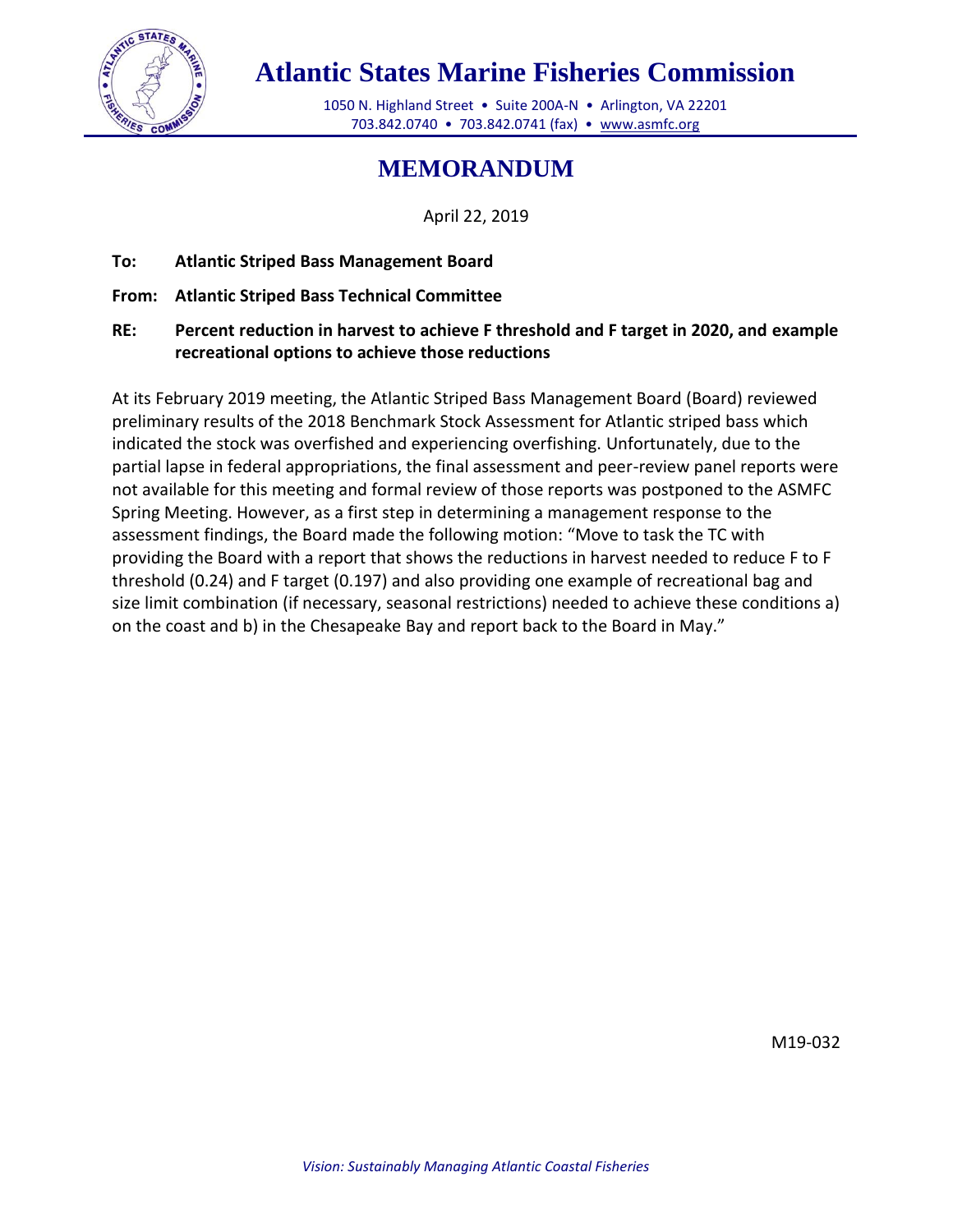#### **Task 1: Projections to determine harvest reductions**

#### *Methods and Data*

The terminal year of the assessment was 2017, and, with guidance from the Board, the TC assumed management would be implemented in 2020. Therefore, the TC had to make assumptions about total removals in 2018 and 2019. Preliminary estimates of recreational removals were available for 2018, but estimates of commercial removals were not. The TC used the average ratio of commercial removals (harvest and dead discards) to total removals from 2015 – 2017 to estimate commercial removals for 2018-2020. Recreational removals in 2018 were significantly lower than in 2017 (5.0 million fish in 2018 compared to 6.4 million fish in 2017) (Figure 1). The TC ran projections using the 2018 total removals estimate as a proxy for total removals in 2019, and also ran projections using the average removals from 2016 – 2018 as a proxy for 2019 removals. Recreational dead releases are estimated using a 9% post-release mortality rate for MRIP's estimate of B2 striped bass (i.e., striped bass caught and released alive).

#### *Results*

Projection results are shown in Table 1. In order to have a 50% chance of being at or below the F threshold (F=0.240) in 2020, removals for 2020 needed to be 7.1 million fish. This is approximately equal to total removals in 2017, and a 26% increase from 2018 levels. This assumed that 2019 removals were equal to 2018 removals. Using the most recent 3-year average resulted in very similar results: removals to achieve the F threshold needed to be 7.0 million fish, a 1% decrease compared to 2017 and a 24% increase relative to 2018.

In order to have a 50% chance of being at or below the F target (F=0.197) in 2020, removals for 2020 needed to be 5.9 million fish. This is a 17% reduction from 2017 levels and a 5% increase from 2018 levels. This assumed that 2019 removals were equal to 2018 removals; using the most recent 3-year average again resulted in very similar results: removals to achieve the F target would be equal to 5.8 million fish, an 18% decrease compared to 2017 and a 3% increase relative to 2018.

#### *Discussion*

Overall, because of the reduction in removals in 2018 that has already occurred and the strong 2014 and 2015 year classes beginning to enter the exploitable population, there was a 50% chance of being at or below the F threshold in 2020 by keeping removals approximately equal to 2017 levels. To have a 50% chance of achieving the F target, an approximately 17% reduction from 2017 would be necessary (or no reduction relative to 2018).

It should be noted that for all of the scenarios, although striped bass female spawning stock biomass (SSB) increased slightly by 2020, SSB was still projected to be below both the target and the threshold (Figure 2).

The estimates from the projection analysis have uncertainties associated with them. For the projections, the 2018 and 2019 total removals are not known yet. The recreational data for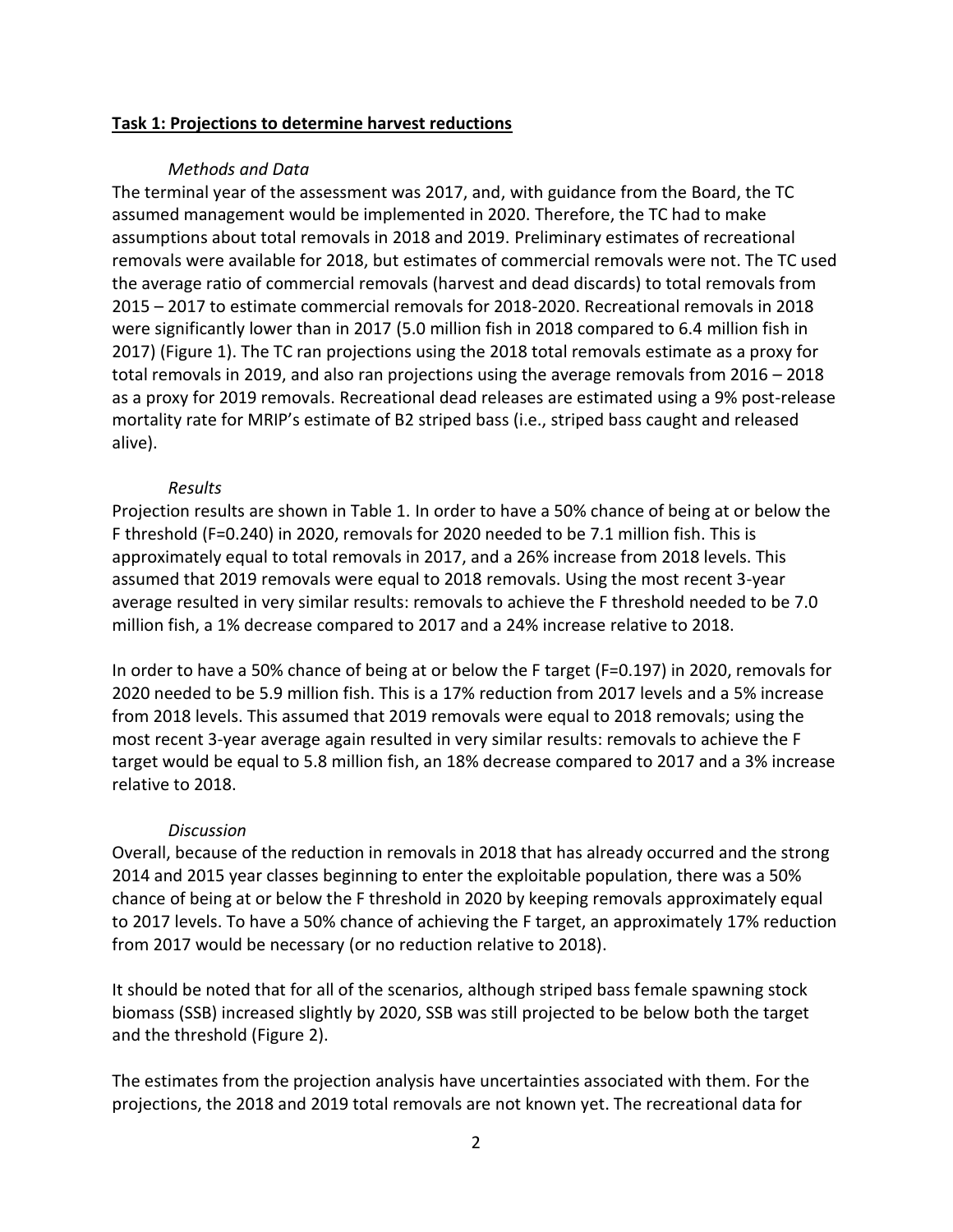2018 are still preliminary, and commercial landing and discards are not available. In addition, the TC had to make an assumption about what removals in 2019 would be. The decline in recreational removals from 2017 to 2018 increased uncertainty about what removals would be like in 2019, but the sensitivity analysis suggested the estimate of the reduction necessary to achieve F threshold and F target were relatively similar even if removals in 2019 were higher than in 2018.

#### **Task 2: Size and bag limit analysis**

#### *Methods and Data*

The TC developed an example management change for the ocean recreational fishery and for the Chesapeake Bay (Bay) recreational fishery that would achieve a 17% reduction in total recreational removals (harvest and dead discards) relative to 2017 to reach F target. The TC assumed commercial removals would also be reduced by 17% through other management actions, so the reduction in total removals would be enough to bring F to the target. Since the ocean is already at a 1-fish bag limit and fishing seasons vary so much along the coast, the TC only looked at a size limit analysis for the ocean. For the Bay, a reduction in bag limit resulted in a greater than 17% reduction, so it is not presented here. A season analysis was conducted for the Bay that resulted in several options for reducing the recreational season and achieving the required 17% reduction. Due to the TC's request to see additional data on the daily catch rate assumptions for that analysis, and for simplicity and ease of comparison with the ocean, only the size limit analysis is presented here.

For this analysis, the TC used MRIP length frequency data from 2016 and 2017. In 2020, the 2014 and 2015 year classes will be the same age as the 2011 year class was in 2016 and 2017, so the TC believed that those years would be most representative of the size structure of the population in 2020.

Maryland and Virginia currently have different size limits within the Bay, so separate analyses were conducted for each state to achieve a 17% reduction within the Bay. In 2016 and 2017, Maryland's minimum size was 20 inches and was decreased to 19 inches in 2018. As 19 inch fish were not fully represented in the 2016-2017 harvest length frequency, the proportion of 19 inch fish in the harvest was estimated as the average proportion in the harvest from 2000-2014, when the minimum size was 18 inches.

#### *Results*

Results for the regional size limit analyses are shown in Table 2. In the ocean (which includes ocean waters from Maine – North Carolina and non-Chesapeake Bay inland waters like Delaware Bay and Long Island Sound), the current minimum size limit is 28 inches. In order to reduce total removals by 17%, the size limit would need to be increased to 35 inches. This analysis assumed that current non-compliant harvest (harvest of fish smaller than the current size limit) would still occur. As with any increase in minimum size, dead releases would be expected to increase as anglers would have to release fish that were no longer of legal size.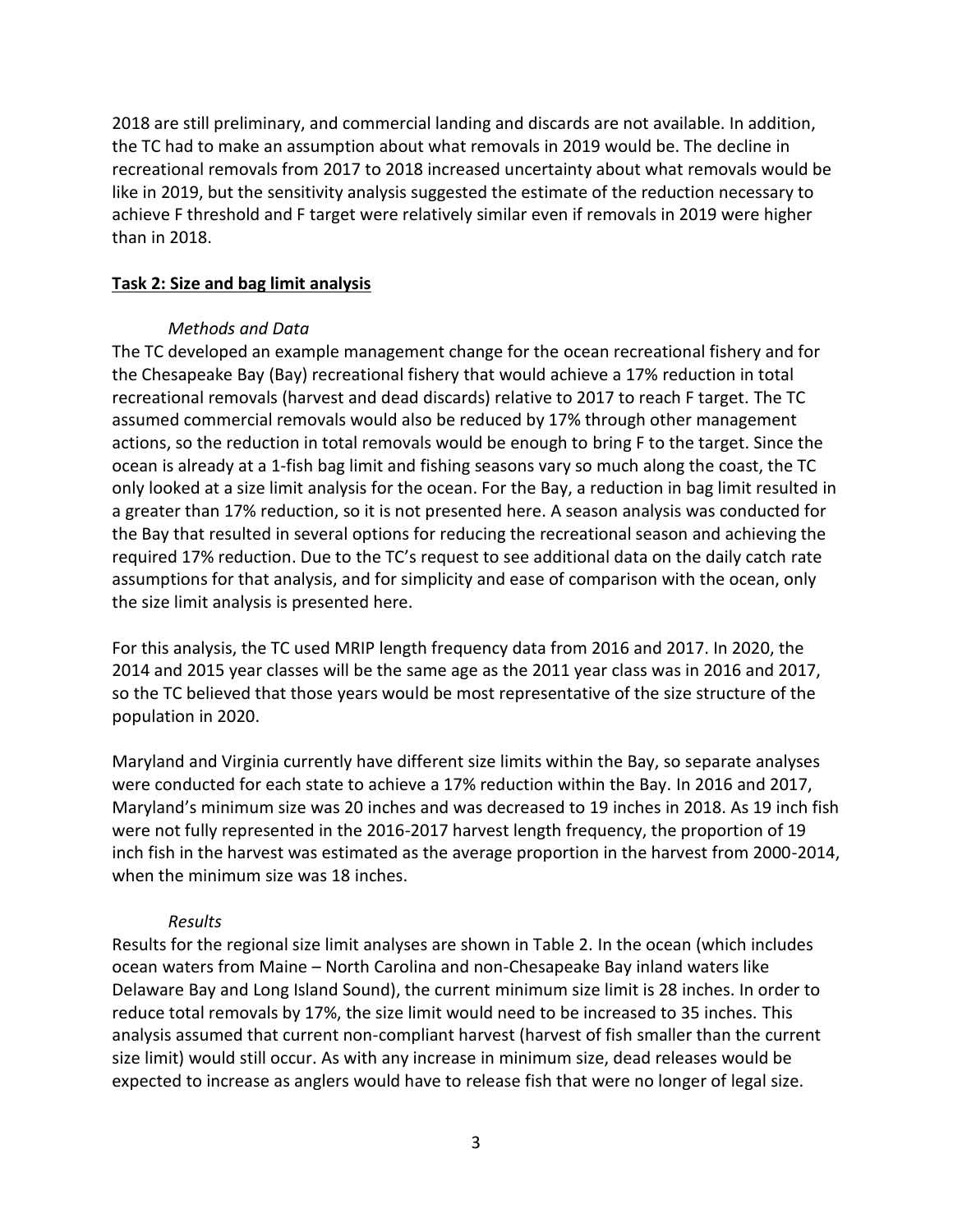Under the 35 inch size limit, dead releases are expected to increase by 3% in the ocean. This increase is more than offset by the reduction in harvested fish.

A 17% reduction is estimated if Maryland raised the minimum size limit from 19 inches for the summer/fall season to 21 inches. In Virginia, an 18% reduction is estimated if the 20 inch minimum size limit is increased to 22 inches. Under these scenarios, dead releases are expected to increase by 4.3% for Maryland and 3.5% for Virginia, but again, the increase is offset by the reduction in harvest.

### *Discussion*

The largest source of uncertainty comes from the assumptions made for the size limit analysis. As with all size, season, and bag limit analyses, the future availability of different size classes, and changes in effort and angler behavior resulting from management changes, or other factors cannot be incorporated into the analysis. As a result, the realized reductions from a size limit change could be very different from what was estimated. The TC chose years of catch length data where the size structure is similar to what the TC would expect to see in 2020, but there is uncertainty in that assumption, especially given that there has only been one strong year class in recent years prior to 2014 and 2015. Potential changes in effort and angler behavior – such as high grading, needing to fish longer and discard more fish to harvest a legal-size fish, or choosing not to take a fishing trip because the limits are too onerous – are even harder to account for.

This uncertainty can be seen in the recent history of the striped bass fishery. When ASMFC implemented Addendum IV in 2015, total removals and F declined as predicted in that year. However, for 2016 and 2017, recreational removals increased to pre-Addendum IV levels even though management measures remained the same. Similarly, recreational removals declined 20% from 2017 to 2018, most likely driven by a drop in fishing effort: the number of total trips from Maine – North Carolina was 37% lower and directed striped bass trips were 12% lower in 2018 than in 2017. This was despite virtually the same management measures in both years. Changes in effort and fish availability have a large effect on the realized harvest under this kind of management regime.

The TC discussed season changes as a potential management option to reduce harvest without increasing dead releases. In some jurisdictions with seasons where striped bass is the only available sportfish, closing that season would result in those trips not being taken, and harvest and dead releases would be reduced. However, for other states or jurisdictions, if the striped bass season was shortened, anglers might target another species or switch to catch-and-release only for striped bass. Those trips might still occur, striped bass might still be encountered, and while harvest would be reduced, dead releases would likely increase. The TC supports season changes as a method to reduce total removals, but it may not reduce dead releases in all areas.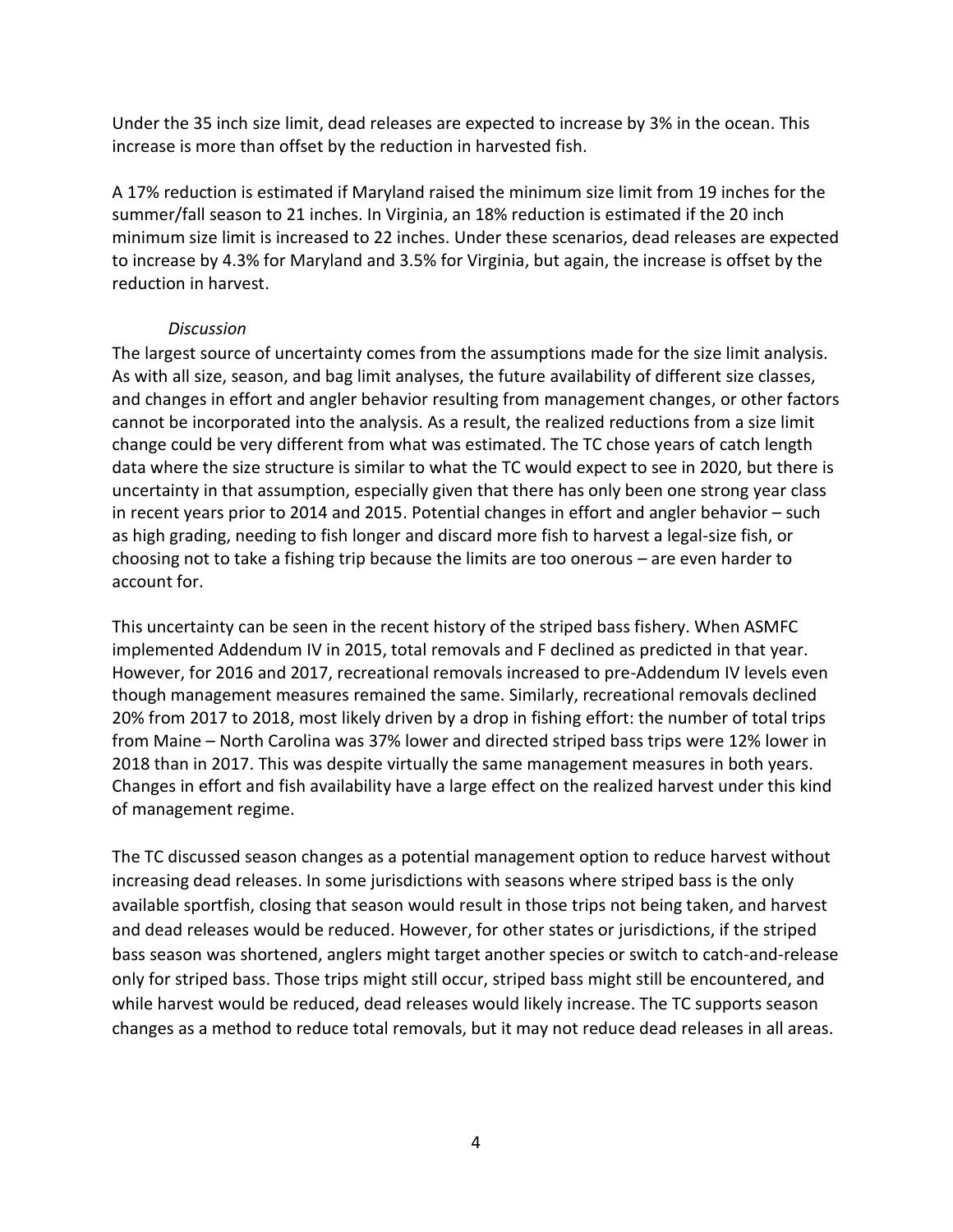| Removals to get to F threshold (F=0.240) in 2020 |                                           |                                |                                                   |                                                  |  |  |  |  |
|--------------------------------------------------|-------------------------------------------|--------------------------------|---------------------------------------------------|--------------------------------------------------|--|--|--|--|
| Year                                             | <b>Probability SSB</b><br>< SSB threshold | Probability F ><br>F threshold | <b>Removals (Numbers</b><br>of fish; 2019 = 2018) | Removals (Numbers of<br>fish; $2019 = 3$ yr avg) |  |  |  |  |
| 2017                                             | 1.00                                      | 1.00                           | 7,058,838                                         | 7,058,838                                        |  |  |  |  |
| 2018                                             | 1.00                                      | 0.11                           | 5,631,901                                         | 5,631,901                                        |  |  |  |  |
| 2019                                             | 1.00                                      | 0.03                           | 5,631,901                                         | 6,631,882                                        |  |  |  |  |
| 2020                                             | 0.99                                      | 0.50                           | 7,092,400                                         | 6,986,000                                        |  |  |  |  |
| % Change Relative to 2017                        |                                           |                                | 0%                                                | $-1\%$                                           |  |  |  |  |
| % Change Relative to 2018                        |                                           |                                | $+26%$                                            | $+24%$                                           |  |  |  |  |

| Removals to get to F target (F=0.197) in 2020 |                                        |                             |                                                   |                                                  |  |  |  |  |
|-----------------------------------------------|----------------------------------------|-----------------------------|---------------------------------------------------|--------------------------------------------------|--|--|--|--|
| Year                                          | <b>Probability SSB</b><br>< SSB target | Probability F ><br>F target | <b>Removals (Numbers</b><br>of fish; 2019 = 2018) | Removals (Numbers of<br>fish; $2019 = 3$ yr avg) |  |  |  |  |
| 2017                                          | 1.00                                   | 1.00                        | 7,058,838                                         | 7,058,838                                        |  |  |  |  |
| 2018                                          | 1.00                                   | 0.75                        | 5,631,901                                         | 5,631,901                                        |  |  |  |  |
| 2019                                          | 1.00                                   | 0.45                        | 5,631,901                                         | 6,631,882                                        |  |  |  |  |
| 2020                                          | 1.00                                   | 0.50                        | 5,894,000                                         | 5,796,000                                        |  |  |  |  |
| % Change Relative to 2017                     |                                        |                             | $-17%$                                            | $-18%$                                           |  |  |  |  |
| % Change Relative to 2018                     |                                        |                             | $+5%$                                             | $+3%$                                            |  |  |  |  |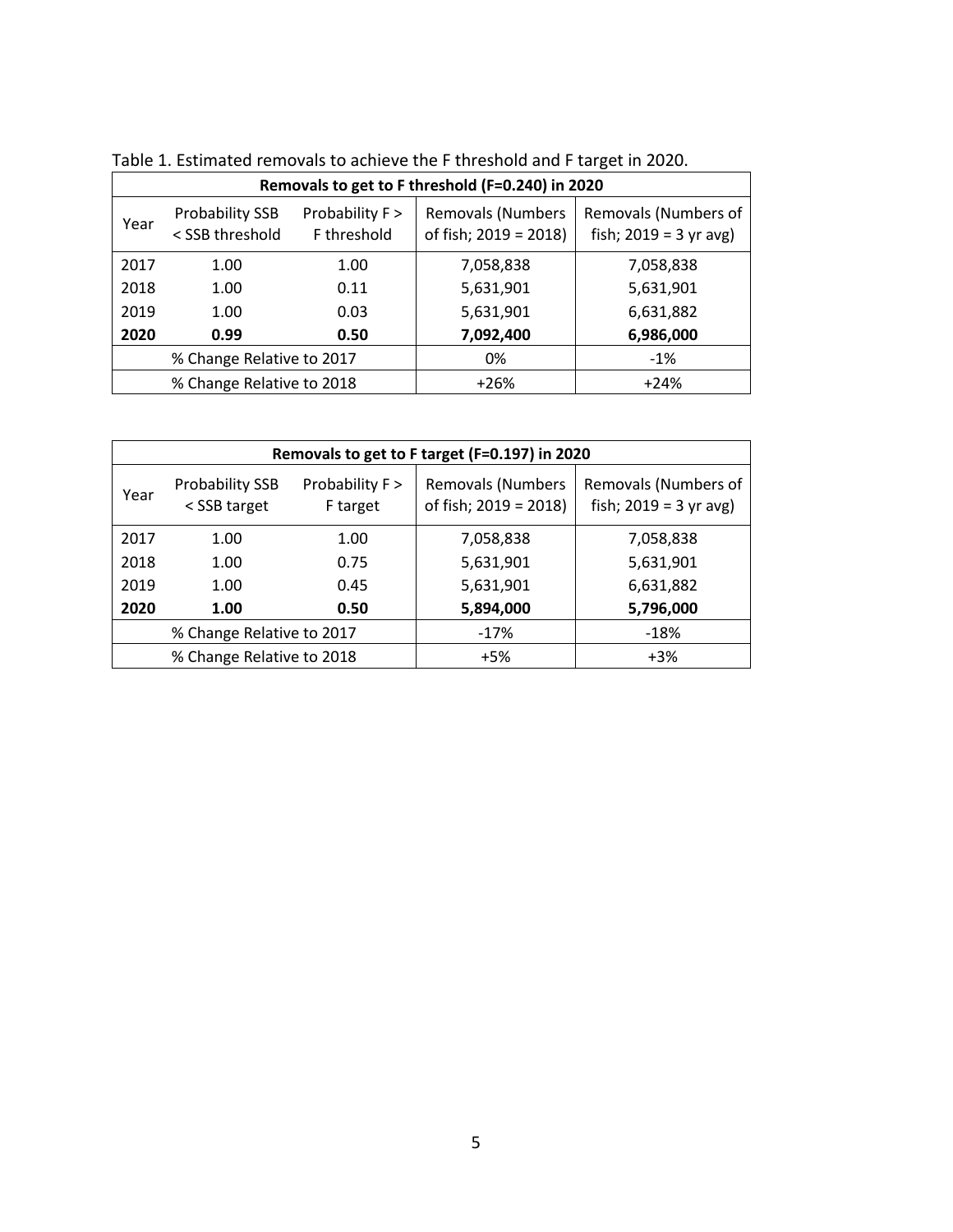Table 2. Size limit analysis for the ocean region (includes non-Chesapeake Bay inland waters such as Delaware Bay and Long Island Sound) and Chesapeake Bay.

| <b>Ocean Size Limit</b>            |                             |                |  |  |  |  |  |
|------------------------------------|-----------------------------|----------------|--|--|--|--|--|
|                                    | 28" Size limit<br>(current) | 35" Size limit |  |  |  |  |  |
| Harvest                            | 1,732,344                   | 898,552        |  |  |  |  |  |
| Dead releases                      | 2,609,528                   | 2,684,569      |  |  |  |  |  |
| <b>Total recreational removals</b> | 4,341,872                   | 3,583,122      |  |  |  |  |  |
| % Reduction                        |                             | $-17.5%$       |  |  |  |  |  |

| <b>Chesapeake Bay Size Limit</b> |                                      |                            |                                      |                            |  |  |  |
|----------------------------------|--------------------------------------|----------------------------|--------------------------------------|----------------------------|--|--|--|
|                                  | Maryland 19" Size<br>limit (current) | Maryland 21"<br>Size limit | Virginia 20" Size<br>limit (current) | Virginia 22"<br>Size limit |  |  |  |
| Harvest                          | 1,003,700                            | 693,707                    | 110,304                              | 66,361                     |  |  |  |
| Dead releases                    | 654,761                              | 682,660                    | 113,081                              | 117,036                    |  |  |  |
| Total recreational removals      | 1,658,461                            | 1,376,368                  | 223,385                              | 183,397                    |  |  |  |
| % Reduction                      | --                                   | $-17.0%$                   | --                                   | $-17.9%$                   |  |  |  |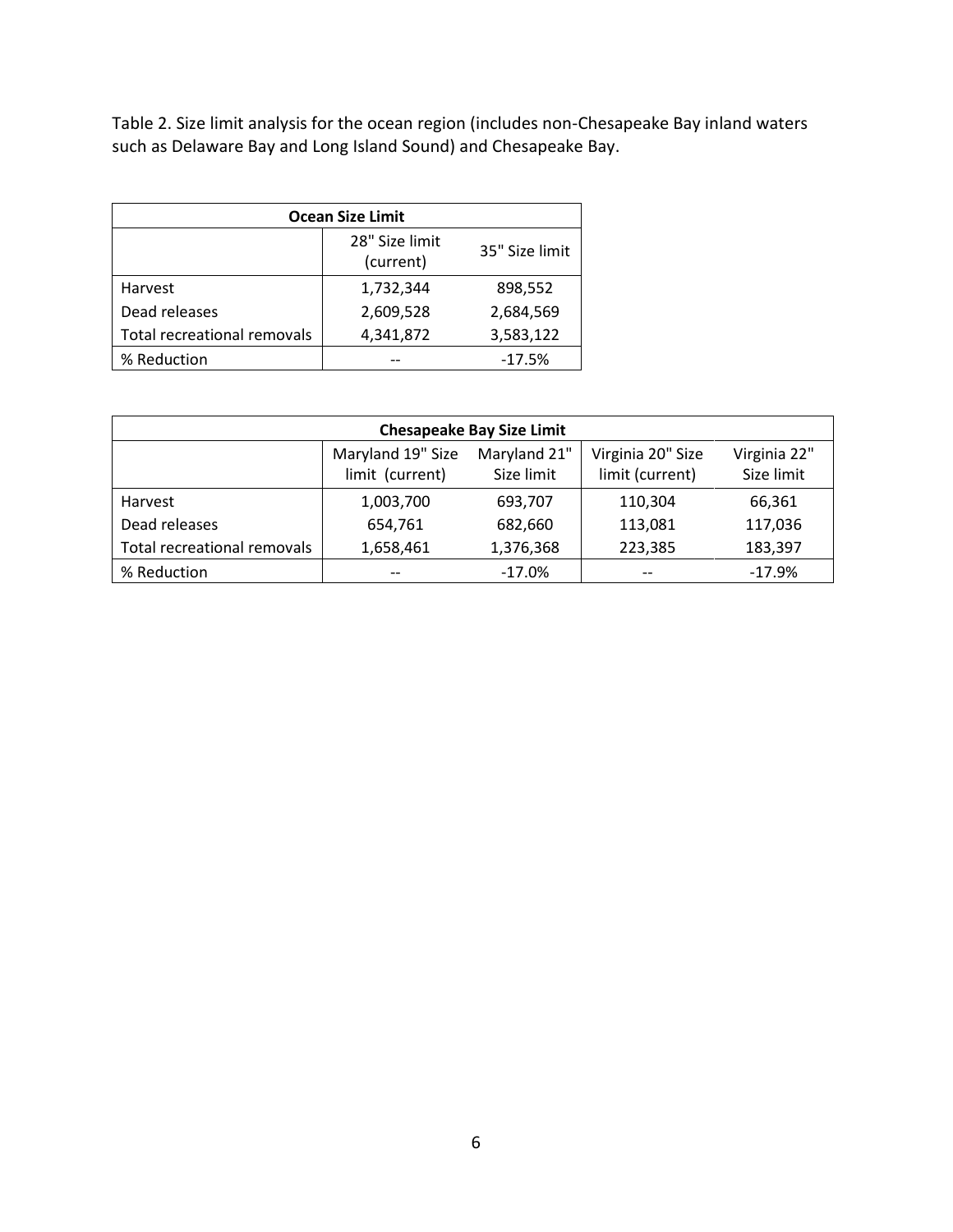

Figure 1. Time series of recreational removals (harvest + dead releases). The 2018 value used in the projection is preliminary.